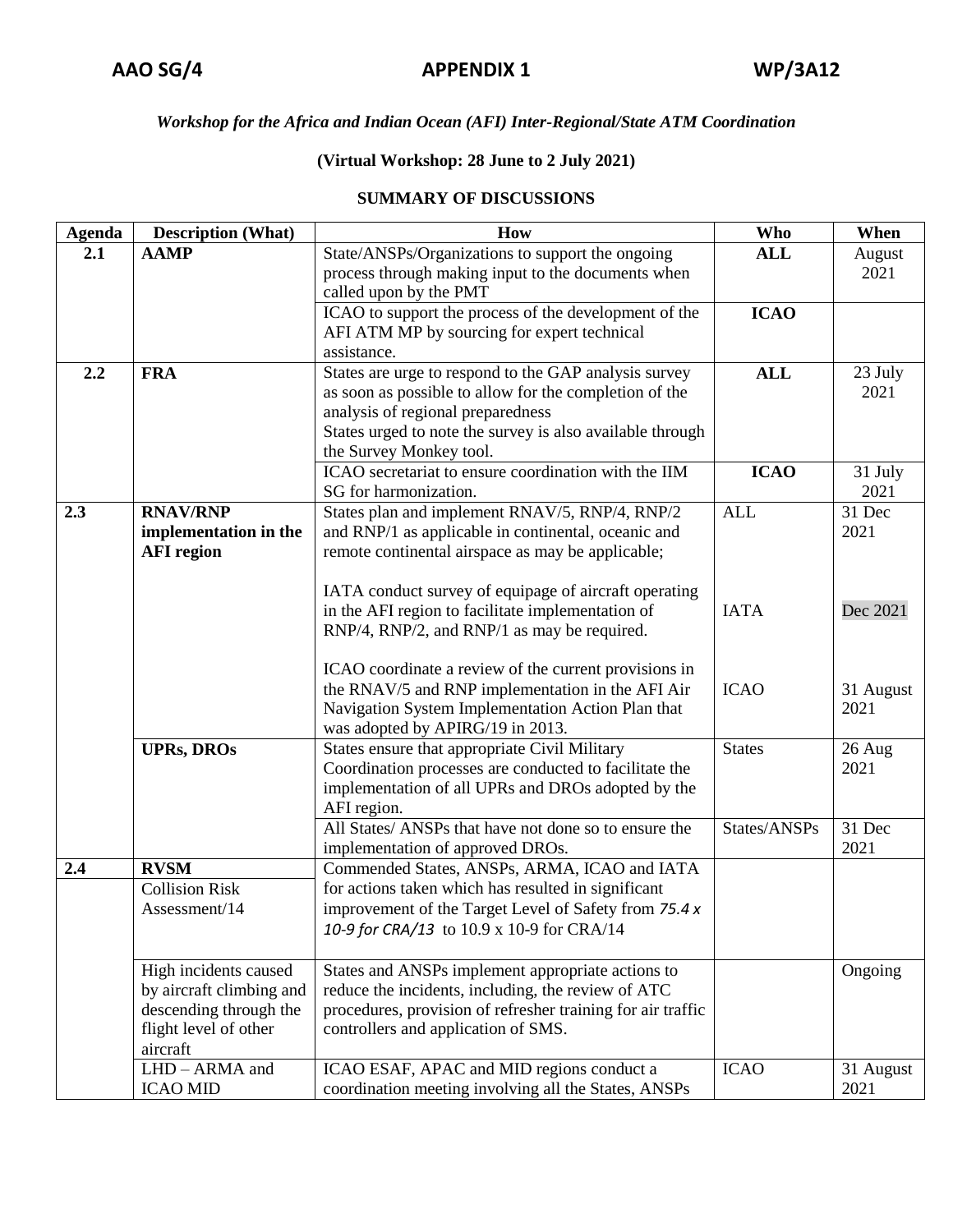|     |                              | and IATA to address the high number of LHD                 |                  |                      |
|-----|------------------------------|------------------------------------------------------------|------------------|----------------------|
|     |                              | incidents.                                                 |                  |                      |
|     |                              | ICAO ESAF to urge Asmara and Addis Ababa to                | <b>ICAO ESAF</b> | 31 July              |
|     |                              | respond to LHD reports sent to them from                   |                  | 2021                 |
|     |                              | Neighbouring FIRs                                          |                  |                      |
|     | <b>Collision Risk</b>        | States that submitted data but not reflected in the report | <b>ALL</b>       | 31 July              |
|     | Assessment/15                | of ARMA should contact ARMA and provide the data           |                  | 2021                 |
|     |                              | or evidence.                                               |                  |                      |
|     | <b>Collision Risk</b>        | States and ANSPs ensure all 2021 RVSM monthly data         | States/ANSPs     | End of               |
|     | Assessment/16                | are submitted to ARMA by end February 2022 to be           |                  | February             |
|     |                              | included for CRA/16 analysis.                              |                  | 2022                 |
|     | SLOP implementation          | States/FIRs that have not already implemented SLOP         | States/ANSPs     | End of               |
|     | in the AFI region            | should do so without further delay and contact the         |                  | February             |
|     |                              | ICAO regional offices and ARMA for assistance, if          |                  | 2022                 |
|     |                              | required.                                                  |                  |                      |
|     |                              |                                                            |                  |                      |
|     |                              | States/FIRs that have implemented SLOP but which           |                  |                      |
|     |                              | the ARMA did not appropriately reflect in the report       |                  |                      |
|     |                              | should contact ARMA and ICAO regional offices and          |                  |                      |
|     |                              | provide evidence of AIP SUP or AIP publication on          |                  |                      |
|     |                              | SLOP application in their airspace.                        |                  |                      |
|     | TAG and ATS                  | Affected States/FIRs to investigate and address the        | <b>ALL</b>       | 31 August            |
|     | incidents in 2020            | TAG and ATS incidents reported.                            |                  | 2021                 |
| 2.5 | <b>Implementation of</b>     | Secretariat obtain nominations/volunteers with             | <b>ALL</b>       | As per               |
|     | PBCS in the AFI              | appropriate qualifications and experience in airspace      |                  | Timelines            |
|     | <b>Region</b>                | management and ATS provision in order to coordinate        |                  |                      |
|     | <b>Establishment of PBCS</b> | with counterparts in APIRG IIM-SG (AIM, MET and            |                  | $\overline{2}3$ July |
|     | Project Team                 | CNS experts) to coordinate the implementation of           |                  | 2021                 |
|     |                              | PBCS in the AFI region.                                    |                  |                      |
|     |                              | The CM suggested into the PMT nominations                  |                  |                      |
|     |                              | including: ASECNA, Cote d'Ivoire, D R Congo, South         |                  |                      |
|     |                              | Africa                                                     |                  |                      |
| 2.6 | <b>AFI SAR</b>               | States that have not implemented the AFI SAR               | <b>ALL</b>       | 23 July              |
|     | <b>Status of SAR</b>         | performance indicators for effective, operational and      |                  | 2021                 |
|     | implementation               | robust SAR organisation (SAR Committee, gap                |                  |                      |
|     |                              | analysis, SAR plan, SAR Agreements, SAR Exercises)         |                  |                      |
|     |                              | should do so without further delay and provide             |                  |                      |
|     |                              | evidence to the AAO-SG meeting from 26 to 31 July          |                  |                      |
|     |                              | 2021.                                                      |                  |                      |
|     |                              | States that have not already done so publish               | <b>States</b>    | 23 July              |
|     |                              | immediately the SAR Point of Contact in State AIP,         |                  | 2021                 |
|     |                              | submit contact details to accredited ICAO regional         |                  |                      |
|     |                              | offices, register to the COSPAS-SARSAT system and          |                  |                      |
|     |                              | participate in the monthly SAR Alert tests.                |                  |                      |
|     |                              | States and SAR agencies, particularly those in the         | <b>States</b>    | 15 Sep               |
|     |                              | WACAF region should participate in the seminar on          |                  | 2021                 |
|     |                              | the Satellite-Aided Distress Tracking scheduled on 15-     |                  |                      |
|     |                              | 16 September 2021.                                         |                  |                      |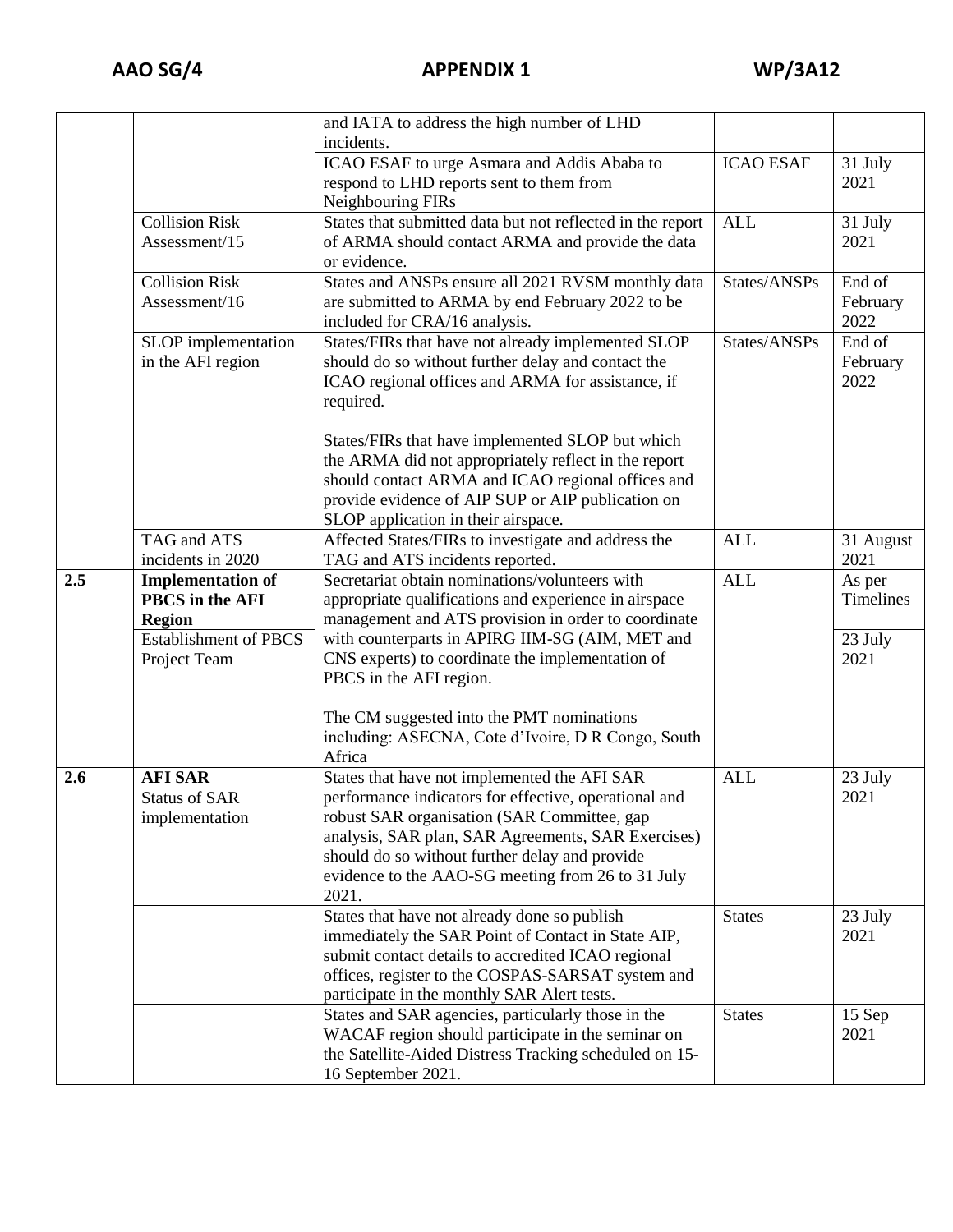|     |                          | ICAO and AFI Region SAR Technical Experts Team             | <b>AFI SAR TET</b> | 23 July |
|-----|--------------------------|------------------------------------------------------------|--------------------|---------|
|     |                          | (TET) will review and submit the draft AFI SAR Plan        |                    | 2021    |
|     |                          | to AAO-SG and thence to APIRG/24 for adoption.             |                    |         |
|     |                          | <b>ICAO</b> with assistance from AU and regional economic  | <b>ICAO/AU</b>     |         |
|     |                          | groups are urged to engage states at high level for the    |                    |         |
|     |                          | signing of SAR MOUs between Neighbouring SRR               |                    |         |
| 3.1 | <b>Latest Amendments</b> | States and ANSPs ensure compliance with all the            |                    |         |
|     | to ICAO SARPs            | amendments to the relevant ICAO Annexes (3, 8, 10,         |                    |         |
|     | affecting ATM            | 11, 14, 15 and 17) and SARPs listed for                    |                    |         |
|     |                          | implementation effective November 2021.                    |                    |         |
|     |                          | States that "Each Contracting State shall keep under       |                    |         |
|     |                          | constant review the level and nature of threat to civil    |                    |         |
|     |                          | aviation within its territory and airspace above it, and   |                    |         |
|     |                          | establish and implement policies and procedures to         |                    |         |
|     |                          | adjust relevant elements of its national civil aviation    |                    |         |
|     |                          | security programme accordingly, based upon a               |                    |         |
|     |                          | security risk assessment carried out by the relevant       |                    |         |
|     |                          | national authorities. (Annex 17 para 3.1.3)                |                    |         |
|     |                          | States ensure that coordination with the ATM is            |                    |         |
|     |                          | achieved through the national civil aviation security      |                    |         |
|     |                          | committee and airport civil aviation security committee    |                    |         |
|     |                          | respectively where Air Traffic Service Provider should     |                    |         |
|     |                          | be a key member.                                           |                    |         |
|     |                          | States/ANSPs ensure ATM security including physical        | <b>STATES</b>      |         |
|     |                          | security of the facilities such as the control tower, area |                    |         |
|     |                          | control centres, and availability of contingency plans to  |                    |         |
|     |                          | respond to acts of unlawful interferences, and training    |                    |         |
|     |                          | of the ATC personnel on emergency procedures.              |                    |         |
|     |                          | State shall require air traffic service providers          |                    |         |
|     |                          | operating in that state to establish and implement         |                    |         |
|     |                          | appropriate security provisions to meet the                |                    |         |
|     |                          | requirements of the national civil aviation security       |                    |         |
|     |                          | program of that State                                      |                    |         |
|     |                          | States shall ensure that operators or entities defined in  |                    |         |
|     |                          | the national civil aviation security programme or other    |                    |         |
|     |                          | relevant national documentation identify their critical    |                    |         |
|     |                          | information and communications technology systems          |                    |         |
|     |                          | and data used for civil aviation purposes, in accordance   |                    |         |
|     |                          | with a risk assessment, develop, and implement, as         |                    |         |
|     |                          | appropriate measures to protect them from unlawful         |                    |         |
|     |                          | interference.                                              |                    |         |
| 3.2 | <b>AFI</b> eANP          | States urged to take note of the procedures for            | <b>ALL</b>         | 30 Jun  |
|     |                          | amendment of the ANP as outlined in Vol. I of the          |                    | 2022    |
|     |                          | ANP. All to ensure that any change published by the        |                    |         |
|     |                          | state that affect the ANP is formally approved as per      |                    |         |
|     |                          | the laid down procedures.                                  |                    |         |
|     |                          | All States/ANSPs are to update the ICAO ROs with the       | States/ICAO        | 30 Jun  |
|     |                          | dimensions of their individual FIR/UIRs and SRR            |                    | 2022    |
|     |                          | when called upon through a SL.                             |                    |         |